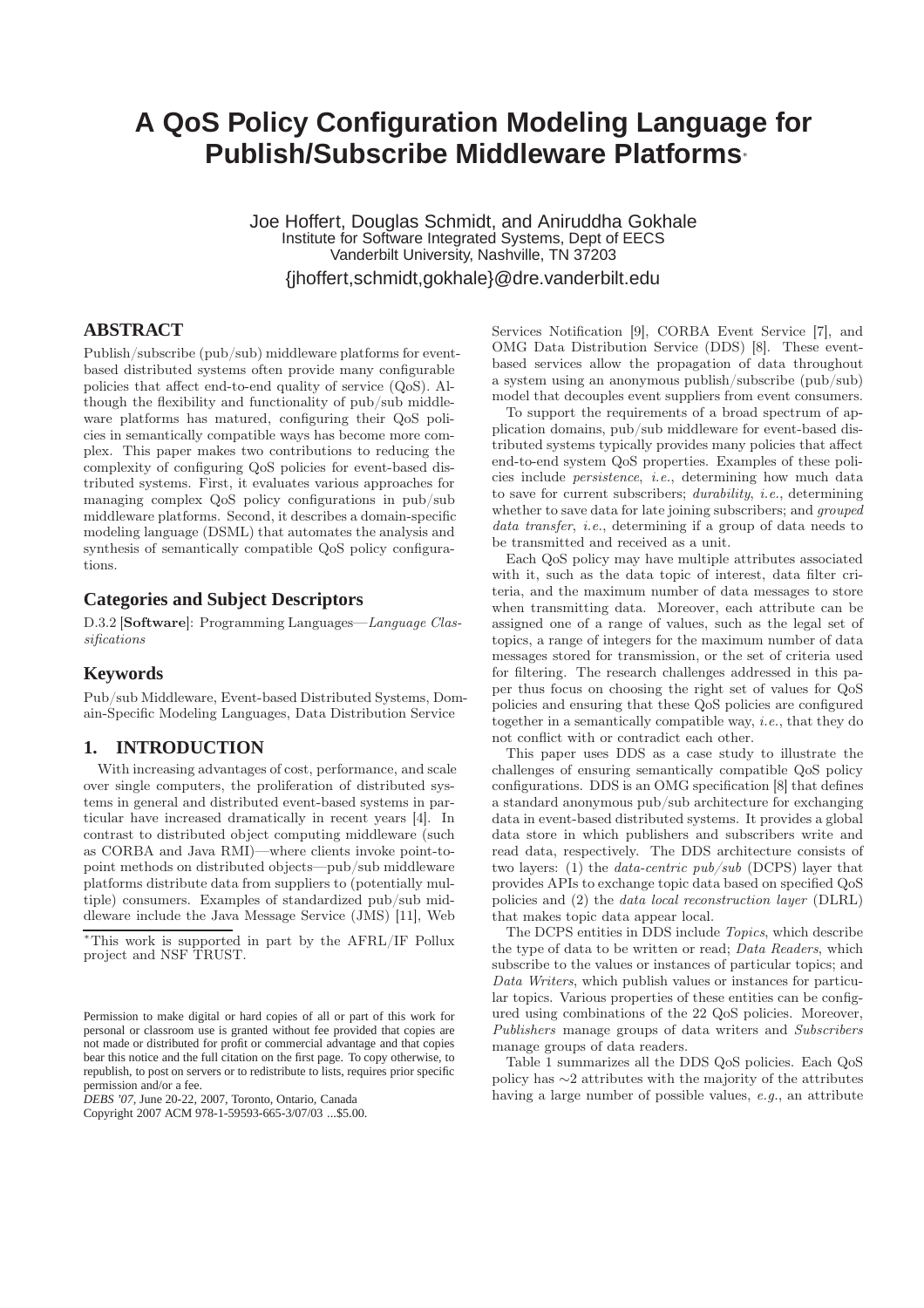of type long or character string. Moreover, not all QoS policies are applicable to all DCPS entities, nor are all combinations of policy values semantically compatible, as described in Sections 3.1 and 4.

| DDS QoS Policy | Description                               |
|----------------|-------------------------------------------|
| User Data      | Attaches application data to DDS          |
|                | entities                                  |
| Topic Data     | Attaches application data to topics       |
| Group Data     | Attaches application data to              |
|                | publishers, subscribers                   |
| Durability     | Determines if data outlives the time      |
|                | when written or read                      |
| Durability     | Details how durable data is stored        |
| Service        |                                           |
| Presentation   | Delivers data as group and/or in order    |
| Deadline       | Determines rate at which periodic data    |
|                | is refreshed                              |
| Latency        | Sets guidelines for acceptable            |
| Budget         | end-to-end delays                         |
| Ownership      | Controls writer(s) of data                |
| Ownership      | Sets ownership of data                    |
| Strength       |                                           |
| Liveliness     | Sets liveness properties of topics, data  |
|                | readers, data writers                     |
| Time Based     | Mediates exchanges between slow           |
| Filter         | consumers and fast producers              |
| Partition      | Controls logical partition of data        |
|                | dissemination                             |
| Reliability    | Controls reliability of data transmission |
| Transport      | Sets priority of data transport           |
| Priority       |                                           |
| Lifespan       | Sets time bound for "stale" data          |
| Destination    | Sets whether data sender or receiver      |
| Order          | determines order                          |
| History        | Sets how much data is kept to be read     |
| Resource       | Controls resources used to meet           |
| Limits         | requirements                              |
| Entity         | Sets enabling of DDS entities when        |
| Factory        | created                                   |
| Writer Data    | Controls data and data writer lifecycles  |
| Lifecycle      |                                           |
| Reader Data    | Controls data and data reader lifecycles  |
| Lifecycle      |                                           |

Table 1: DDS QoS Policies

Semantic compatibility in DDS is accomplished when the combination and interaction of the specified QoS policies produce the overall desired QoS for the system, i.e., when the system executes with the QoS that is intended. It is hard to achieve semantic compatibility using conventional programming techniques, i.e., manually specifying valid QoS policy configurations with particular QoS policies tuned using appropriate values for the attributes of the policies. Achieving semantic compatibility is particularly hard when QoS policies can conflict with each other, e.g., specifying unreliable data transmission for the data sender with reliable data reception for the data receiver. Moreover, this problem is exacerbated in DDS-based distributed systems where the overall QoS policy configuration is not globally defined or controlled but is defined by the aggregation of the locally defined QoS policy configurations.

A promising way to address key QoS policy configuration concerns for event-based distributed systems involves the use of model-driven engineering (MDE) tools [10] based on domain-specific modeling languages (DSMLs)[12]. The type systems of DSMLs formalize the application structure, behavior, and requirements within particular domains, such as software-defined radios, avionics mission computing, online financial services, warehouse management, or even the domain of pub/sub middleware platforms. DSMLs are described using metamodels, which define the relationships

among concepts in a domain and precisely specify the key semantics and constraints associated with these domain concepts. Developers use DSMLs to build applications using elements of the type system captured by metamodels and express design intent declaratively rather than imperatively.

This paper describes how a particular MDE-based DSML, the DDS QoS Modeling Language (DQML), can help alleviate the complexities of QoS policy configuration for eventbased distributed systems. QoS policy configurations can be defined as complex when, in general, a human being cannot manually manage the number of QoS policies, policy attributes, possible values for the attributes, and the interactions of the policies to ensure that the configurations are valid. DQML can be used to model QoS policy configurations within the domain context, i.e., using terminology and constructs within the domain of interest, while also checking for valid QoS policy configurations early in development at design-time, when errors require less effort to fix. DQML can also be used to generate correct-by-construction<sup>1</sup>  $Q_0S$ policy configuration artifacts, e.g., QoS policy configuration files that store particular attribute values for QoS policies which the system loads during execution.

The remainder of the paper is organized as follows: Section 2 uses the NASA Magnetospheric Multiscale (MMS) Mission [1] as an example of an event-based distributed system that can benefit from an MDE-based approach to QoS policy configuration; Section 3 highlights the challenges of QoS policy configuration in a DDS-based design for the MMS mission and analyzes various approaches to addressing these challenges; Section 4 describes how we resolve the challenges presented above using DQML; and Section 5 presents lessons learned guiding future work on DQML.

# **2. MOTIVATING EXAMPLE: NASA'S MAG-NETOSPHERIC MULTISCALE MISSION**

We chose NASA's Magnetospheric Multiscale (MMS) Mission to highlight the challenges of configuring QoS policies in event-based distributed systems. This mission is designed to study particular aspects of the earth's magnetosphere, such as magnetic reconnection, charged particle acceleration, and turbulence, in key boundary regions. MMS utilizes five coorbiting coordinated spacecraft with identical instrumentation to perform the desired measurements. The spacecraft can be (re)positioned into different spatial/temporal relationships so that a three dimensional view of the plasma, field, and current structures can be constructed.

Figure 1 shows an example MMS spacecraft deployment, including a ground station with which the spacecrafts can communicate during a high-capacity window and a non-MMS satellite that can communicate with the MMS spacecraft. The figure also shows data flows between MMS systems and the QoS requirements applicable to the MMS mission outlined below. MMS spacecraft will be equipped with uplink and downlink capability to transport telemetry data. Each spacecraft will need to gather, store, and transmit information regarding neighboring spacecraft to enable precise coordination for particular types of telemetry and positioning. The instruments aboard each spacecraft will also gen-

<sup>&</sup>lt;sup>1</sup>In this paper "correct-by-construction" refers to QoS policy configuration artifacts that faithfully and accurately transfer design configurations into valid implementation and deployment.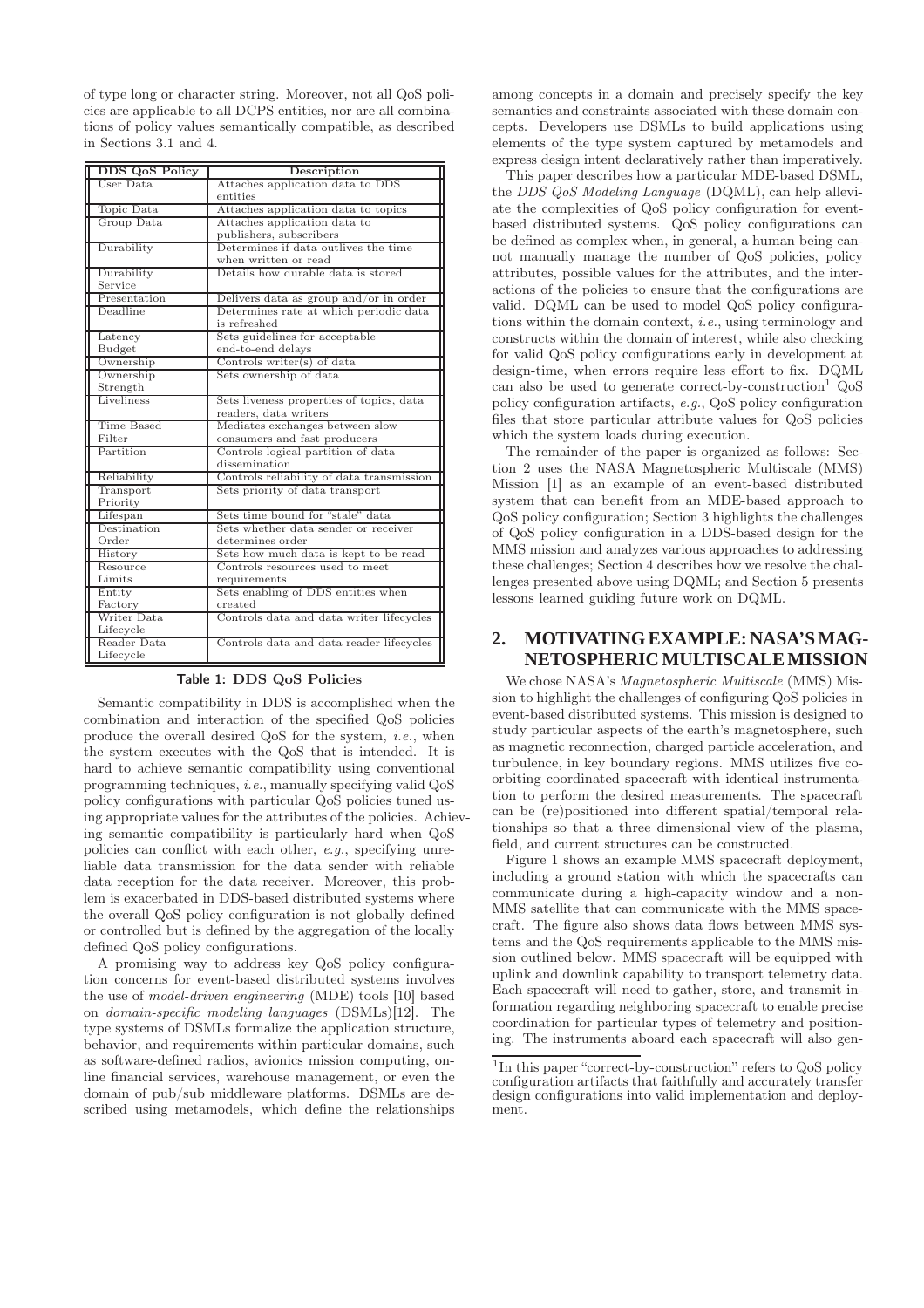

Figure 1: MMS Mission QoS Requirements

erate ∼250 megabytes of data per day. To minimize ground station cost each spacecraft will store up to 2 weeks worth (i.e., 3.5 GB) of data so that the spacecraft can wait for high-rate transmission windows. With these data requirements, the DDS pub/sub middleware would be appropriate since its QoS policies support the following capabilities:

- a. Storage and later dissemination of data by data writers (such as the spacecraft) to accommodate later data readers (such as other satellites arriving within range). This capability would utilize the DDS durability and durability service QoS policies.
- b. Ordered and/or grouped data dissemination so that information transmitted between various MMS systems are received in the same order and the appropriate level of granularity. This capability would utilize the DDS presentation QoS policy.
- c. Prioritization of data delivery so that mission-critical or high value data is delivered before lower-valued data. This capability would utilize the DDS transport priority and/or deadline QoS policies.
- d. Reliability of data transmission so that no critical data is lost. This capability would utilize the DDS reliability QoS policy.

An MMS mission may need all capabilities listed above, as well as others that occur during the mission. The challenge for MMS developers, however, is to determine what impact the interaction of different QoS policies has on the system, e.g., how will the system behave when the desired QoS settings conflict with each other? As mentioned in Section 1, not all combinations of QoS policy attributes and values are semantically compatible, i.e., only a subset actually make sense and provide the needed capabilities.

For example, the deadline period specified for data reception can conflict with the inter-arrival spacing of data. It is therefore incompatible to specify that (1) data should be received within a particular deadline and (2) the spacing between data reception should at least be greater than that deadline. Likewise, QoS policies between different data publishers and subscribers may conflict, e.g., specifying a publisher's deadline period for sending data to be greater than a subscriber's deadline.

In mission-critical event-based distributed systems, such as MMS, that require QoS support to accomplish system objectives, developers must deal with complex QoS policy configurations. It is necessary to detect incompatibilities between QoS policy configurations, ideally before the system begins to run. Different approaches to managing this complexity within the context of the DDS middleware for event-based distributed systems are explored below.

# **3. QOS POLICY CONFIGURATION CHAL-LENGES AND ANALYSIS FOR DDS**

DDS provides a wide range of QoS capabilities (outlined in Table 1) that can be configured to meet the needs of eventbased distributed systems with diverse QoS requirements. DDS's flexible configurability, however, requires careful management of interactions between various QoS policies so that the system behaves as expected. This section uses our MMS example from Section 2 to present the challenges of configuring DDS QoS policies so the system executes as intended.

## **3.1 DDS QoS Policy Configuration Challenges**

The following are three general types of challenges that arise when creating DDS QoS policy configurations.

Challenge 1: QoS compatibility. DDS defines constraints for compatible QoS policies. When these constraints are violated data will not flow between data writers and data readers. For example, an incompatibility between reliability QoS policies will occur if an MMS ground station requests data be sent reliably but an MMS spacecraft offers only a best-effort policy. The data will not flow between the spacecraft and the ground station because the values of the QoS policies are incompatible, as shown in Figure 2.



#### Figure 2: Incompatible MMS Ground Station and Spacecraft Reliability QoS

Table 2 lists the QoS policies that can be incompatible and the relevant types of entities for those policies. Incompatibility applies to QoS policies of the same type, e.g., Reliability, across multiple type of entities, e.g., Data Reader and Data Writer. Section 4.3.1 presents our approach to addressing QoS compatibility challenges.

| <b>QoS</b> Policies | <b>Affected DDS Entities</b>    |
|---------------------|---------------------------------|
| Durability          | Topic, Data Reader, Data Writer |
| Presentation        | Publisher, Subscriber           |
| Deadline            | Topic, Data Reader, Data Writer |
| Latency Budget      | Topic, Data Reader, Data Writer |
| Ownership           | Topic, Data Reader, Data Writer |
| Liveliness          | Topic, Data Reader, Data Writer |
| Reliability         | Topic, Data Reader, Data Writer |
| Destination Order   | Topic, Data Reader, Data Writer |

Table 2: Potential Incompatible DDS QoS Policies

Challenge 2: QoS consistency. DDS also defines when QoS policies are inconsistent indicating that the multiple QoS policies associated with a single DCPS entity are not allowed. For example, an inconsistency between the Deadline and Time-based Filter QoS polices will occur if an MMS ground station tries to set the Deadline QoS policy's deadline period to 5 ms and the Time-based Filter QoS policy's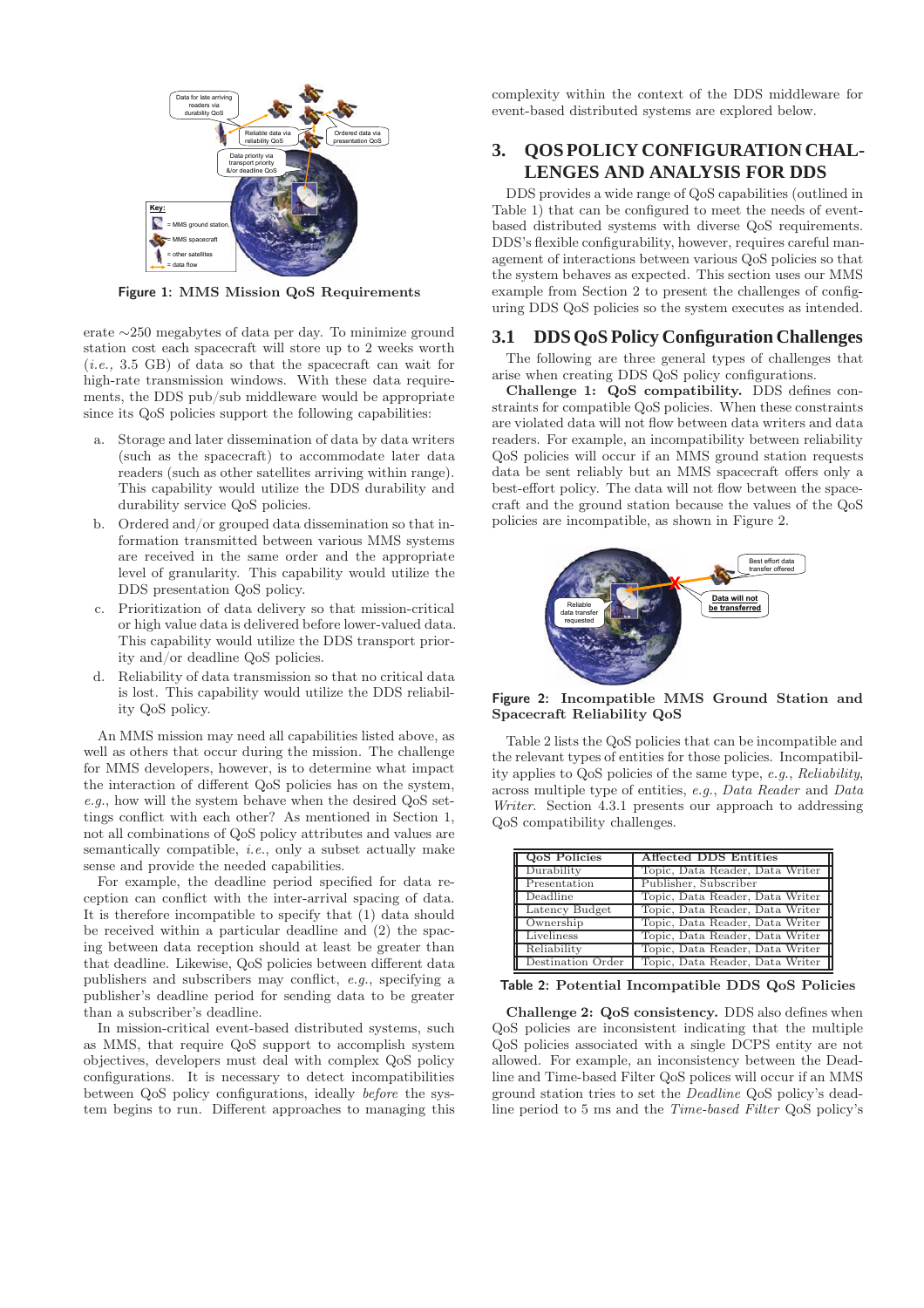minimum separation between incoming pieces of data to 10 ms, as shown in Figure 3.



Figure 3: Inconsistent QoS Policies for an MMS Ground Station

This policy configuration specifies that the ground station requires data at time interval 5 ms but that it also should only receive data at an interval of at least 10 ms. Unfortunately, this policy configuration is inconsistent with the DDS constraint that deadline period  $\geq$  minimum separation. Table 3 describes consistency constraints for QoS policies associated with a single DDS entity.

| Inconsistent QoS Policies                                                     |  |
|-------------------------------------------------------------------------------|--|
| Resource Limits.max samples per instance < History.depth                      |  |
| Deadline.period < Time Based Filter.minimum separation                        |  |
| Resource Limits.max samples $\lt$<br>Resource Limits.max samples per instance |  |

## Table 3: Consistency of DDS QoS Policies

Even with a relatively small system, the incompatible and inconsistent QoS policies that exist between the reader and writer may not be obvious. This complexity is exacerbated in larger systems, which must consider the number of possible values for each attribute of a QoS policy, the number of attributes for any one QoS policy, the number of QoS policies used, the number of entities associated with QoS policies, the interactions of the QoS policies, and the number of computing nodes in a distributed system.

For example, in the MMS system it is hard to check all incompatible and inconsistent QoS policies manually. If there are any QoS settings that are semantically incompatible, the intended QoS behavior will not be realized and the system will not perform as needed, e.g., data will not be transmitted as required between the spacecraft and the ground stations, between the spacecraft themselves, or within a single spacecraft. Section 4.3.2 describes our approach to addressing QoS consistency challenges.

Challenge 3: Accurate QoS policy configuration transformation. After a valid QoS policy configuration has been designated it must be transformed from design into implementation. A conventional approach to this transformation is to (1) document the desired QoS policies, attributes, values, and associated entities often in an ad-hoc manner such as with handwritten notes or conversations between developers, and then (2) transcribe this information into the source code. However, this process creates opportunities for accidental complexities as the QoS policies, attributes, values, and related entities can be misread, mistyped, or misunderstood so that the QoS policy configurations that are encoded in the system differ from the valid configurations originally intended.

### **3.2 Evaluating Common Alternative Solution Techniques**

Below we evaluate three common alternatives for addressing the challenges outlined in Section 3.1 in terms of their

ability to document and realize proven QoS policy configurations robustly.

#### *3.2.1 Point Solutions*

In this approach, modifications are made to the existing system's QoS policies, feedback is gathered, and further modifications are made based on the feedback. Developers are challenged not only to design a proper QoS policy configuration, but also ensure that the configuration is transformed faithfully from design to implementation.

A point solution approach works best when a configuration expert is available, the configuration is simple, and the configuration need not be maintained nor enhanced. Point solutions, however, make it hard to capture proven QoS policy configurations or leverage from the expertise of others. Moreover, point solutions do not support automated transformation of configuration solutions from design to implementation. Developers must instead rely on human experts who have developed approaches to solving this transformation challenge or must reacquire this expertise.

#### *3.2.2 Patterns-based Solutions*

This approach to addressing the DDS QoS policy configuration challenges uses configuration patterns for DDS, which document the use of QoS policies that provide management, prioritization, and shaping of a data-flow in a network [5]. For example, system developers could limit access to certain data by utilizing the DDS Controlled Data Access pattern, which uses the DDS Partition and User Data QoS Policies along with other DDS elements to provide the desired QoS.

Configuration patterns enable the codification of configuration expertise so it is documented clearly and can be reused broadly. It addresses the problems of the availability of human experts by making the configuration policy expertise generally available. A drawback with a patterns-based approach, however, is that developers are still responsible for implementing the policies manually, which can be tedious and error-prone. Moreover, developers may choose to implement the patterns in different ways, which can impede reuse and integration.

#### *3.2.3 DSML-based Solutions*

This approach to addressing the complexity of managing QoS policy configurations involves the use of DSMLs. DSMLs not only codify configuration expertise in the metamodels that are developed for the particular domain but also use an executable form of that expertise to synthesize part or all of an implementation. For example, DSMLs can generate valid QoS configuration files from valid QoS policy configurations modeled in the DSMLs.

DSMLs can also ensure proper semantics for specifying QoS policies and enforce all attributes for a particular QoS policy to be specified and used correctly, as described in Section 1. They can therefore detect many types of QoS configuration problems at design time and can automate the generation of implementation artifacts (e.g., source code and configuration files) that reflect the design intent.

A drawback of using DSMLs is the learning curve required to use them effectively. Moreover, DSMLs typically depend on a particular modeling tool, so users must be familiar with the modeling tool as well as the particular DSML.

#### **4. THE DDS QOS MODELING LANGUAGE**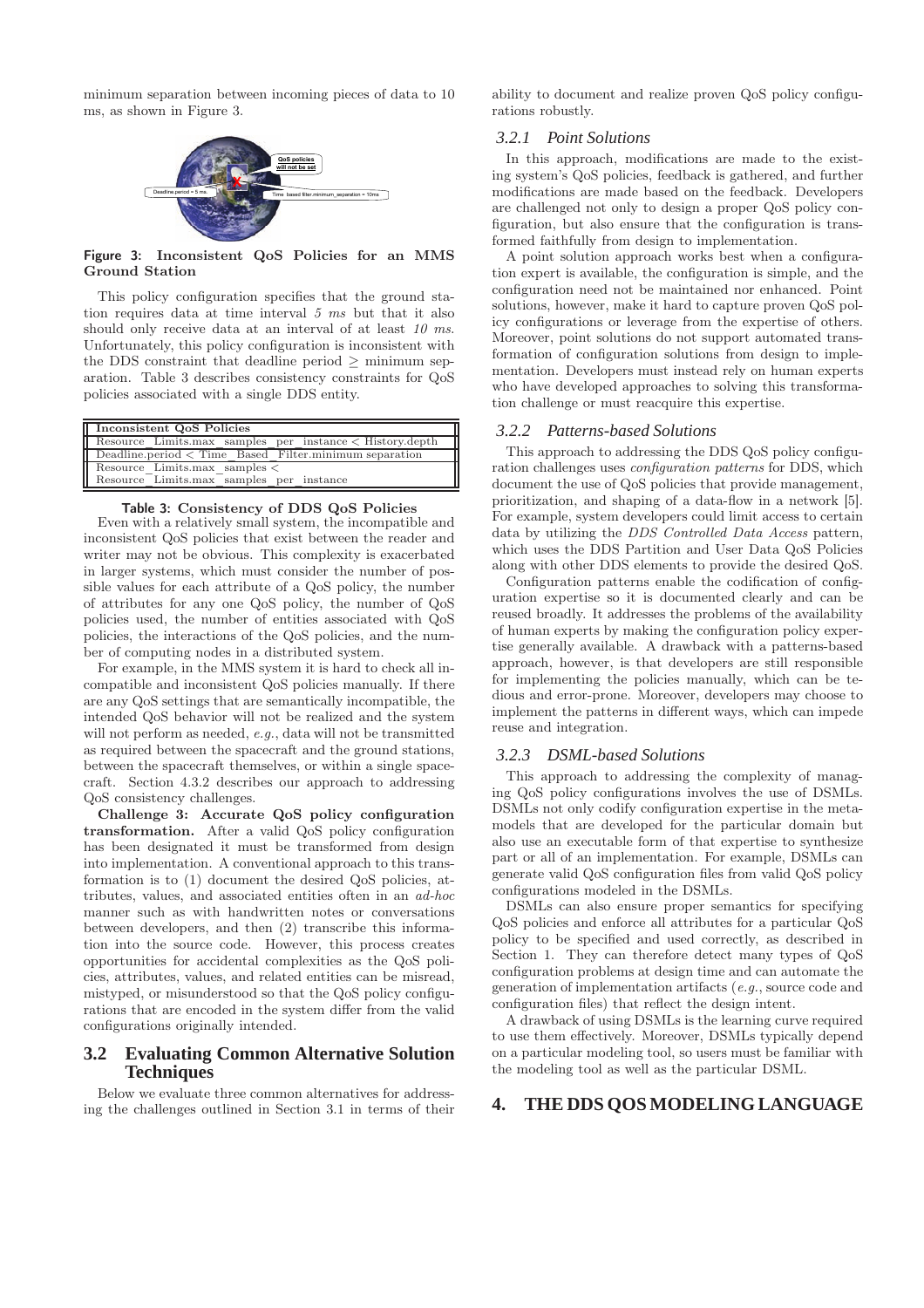This section describes the DDS QoS Modeling Language (DQML), which is a DSML we created using the Generic Modeling Environment (GME)[2] to automate the analysis and synthesis of semantically compatible DDS QoS policy configurations. We summarize the structure and functionality of DQML and then present how DQML helps address the challenges described in Section 3.1.

# **4.1 Structure of DQML**

DDS defines 22 QoS policies shown in Table 1 that control the behavior of DDS applications. DQML models all of these DDS QoS policies, as well as the seven DDS entities that can have QoS policies, i.e., Data Reader, Data Writer, Topic, Publisher, Subscriber, Domain Participant, and Domain Participant Factory. Associations between the seven entities themselves and also between the entities and the 22 QoS policies can be modeled taking into account which and how many QoS policies can be associated with any one entity as defined by DDS.

There have been several decisions made regarding the design of the DQML metamodel that affects DQML's functionality and how it is used. These involve scope, constraints, and the relationship of QoS policies to DDS entities. To focus specifically on the QoS policy configuration challenges outlined above, the scope of DQML is limited to only those DDS entities that can have QoS policies associated with them. In addition to Data Reader, Data Writer, and Topic outlined before, DQML can associate QoS policies with (1) Publishers, which manage one or more Data Writers, (2) Subscribers, which manage one or more Data Readers, (3) Domain Participants, which are a factory for DDS entities for a particular domain or logical network, and (4) Domain Participant Factories, which are factories for generating Domain Participants. While other entities and constructs exist in DDS none of them directly use QoS policies and are therefore not included within the scope of DQML.

The constraints placed on QoS policies for compatibility and consistency are defined in the DDS specification. DQML uses the Object Constraint Language (OCL)[13] implementation provided by GME to define these constraints. As noted in Section 3.1, Challenge 1, compatibility constraints involve a single type of QoS policy associated with more than one DDS entity whereas consistency constraints involve a single DDS entity with more than one QoS policy. Both types of constraints are included in DQML. The constraints are checked when explicitly prompted by the user.

# **4.2 Functionality of DQML**

DQML allows DDS application developers to specify and control the following aspects of QoS policy configuration:

Creation of DDS entities. DQML allows developers to create the DDS entities involved with QoS policy configuration. DQML supports the seven DDS entities that can be associated with QoS policies.

Creation of DDS QoS policies. DQML also allows developers to create the DDS QoS policies involved with QoS policy configuration. DQML supports the 22 DDS policies that can be associated with entities to provide the required QoS along with the attributes, the appropriate ranges of values, and defaults.

Creation of associations between DDS entities and QoS policies. DQML supports the generation of associations between the entities and the QoS policies and ensures that the associations are valid.

Checking compatibility and consistency constraints. DQML supports checking for compatible and consistent QoS policy configurations. The user initiates this checking and DQML reports if there are any violations.

## **4.3 Resolution of QoS Configuration Design Challenges**

This section outlines how DQML is designed to address the challenges that arise when creating valid QoS policy configurations as outlined in Section 3.1.

#### *4.3.1 Resolving QoS Compatibility*

Challenge 1 in Section 3.1 describes the difficulties of ensuring compatible QoS policies between DDS entities that need to exchange data. DQML is designed to address this challenge by including compatibility checking in the modeling language itself. As shown in Figure 4, DQML users can invoke compatibility checking to make sure that the QoS policy configuration specified is valid. If QoS policies are found to be incompatible then the user is notified at design time and given details of the incompatibility.



#### Figure 4: Example MMS QoS Policy Incompatibility

DQML is designed to allow for easy resolution of QoS incompatibilities. QoS policies are associated with DDS entities via connections made between them. When an incompatibility is found it can be quickly resolved in most cases by associating the incompatible DDS entities to the same QoS policy ensuring compatibility.

#### *4.3.2 Resolving QoS Consistency*

Challenge 2 in Section 3.1 describes the difficulties of ensuring consistent QoS policies so that the policies will not conflict with each other when associated with the same DDS entity. DQML is designed to address this challenge by including consistency checking in the modeling language itself. Just as with compatibility checking, the user of DQML can invoke consistency checking to ensure that the QoS policy configuration is valid. If inconsistent QoS policies are found then the user is notified *at design time* with detailed information to aid in correcting the problem.

Figure 5 shows an example of how DQML catches inconsistent QoS policies for a QoS policy configuration. In this example, the deadline period, *i.e.*, 10, is less than the time based filter's minimum separation, i.e., 15. Both of these policies are associated with the same MMS Spacecraft data reader. DQML checks the consistency of the modeled QoS policies and notifies the user of the violation.

#### *4.3.3 Transforming QoS Policy Configurations*

Challenge 3 in Section 3.1 outlines the problems of propagating a valid QoS policy configuration from design to im-